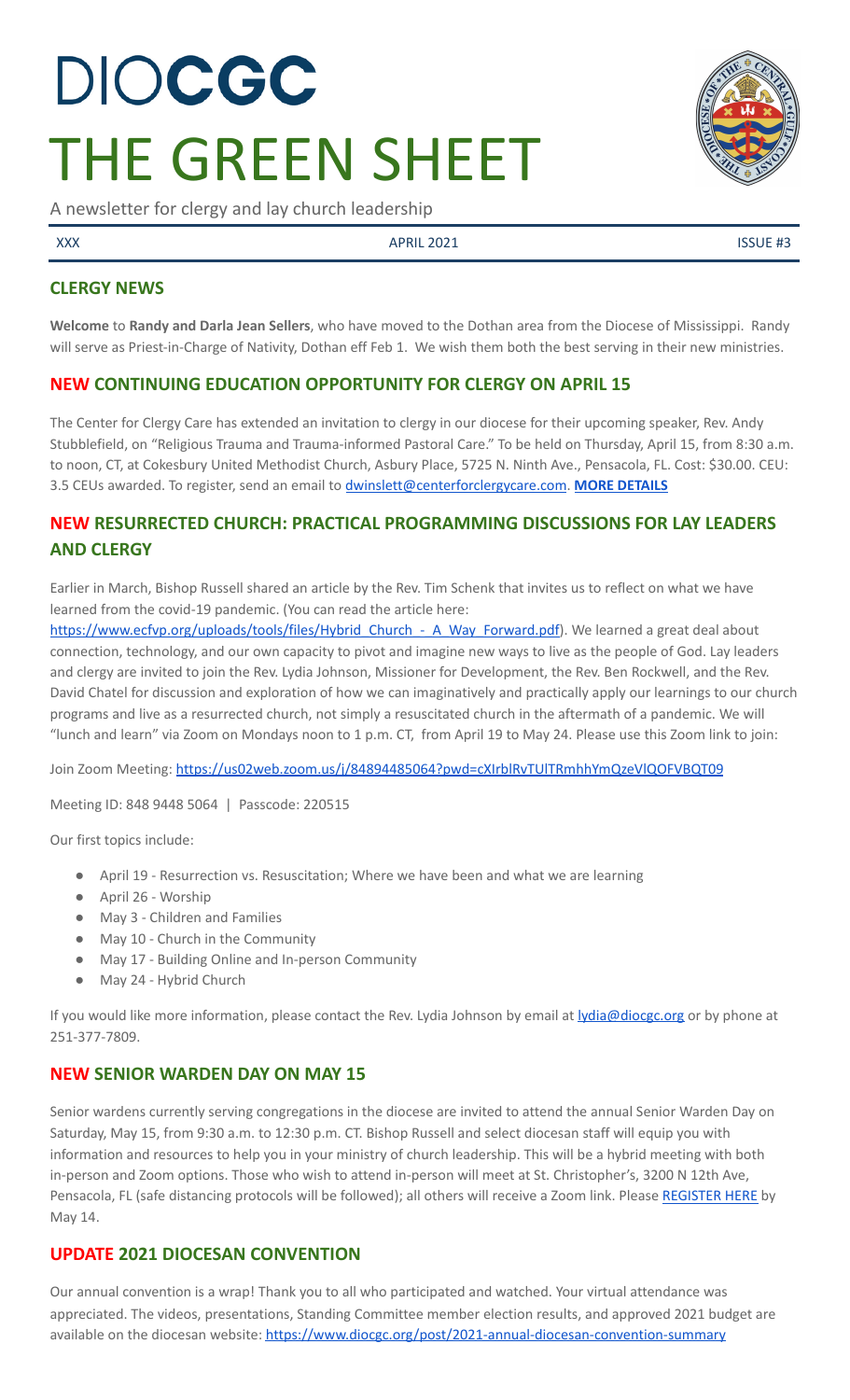## **NEW UPDATE DIRECTORY INFORMATION BY APRIL 30**

Annually, we request that all churches in the diocese electronically update their church directory information, especially changes in vestry positions, like senior wardens and treasurers. This ensures that we can properly contact church leadership as needed with important diocesan news and business, and opportunities for leadership training. The directory information is also included in our canonically required Journal of Convention that is submitted to The Episcopal Church each year. Contact [jenn@diocgc.org](mailto:jenn@diocgc.org) with any questions.

#### [DIRECTORY](https://www.emailmeform.com/builder/form/eji270wUd6T49) UPDATE FORM

#### **NEW UPDATE ASSET MAP**

In addition to updating your diocesan directory information, now is a good time to update the Episcopal Church's Asset Map. The [Asset](https://www.episcopalassetmap.org/) Map is the Find-a-Church feature used on our website (and also on The Episcopal Church website), so it is especially important to keep your service times and contact information current. The Find-a-Church page is one of the most visited pages on our website. It helps those searching for a spiritual home or worship service to find your church!

Anyone can make updates to the map, and all submissions go through approval with the Diocesan Asset Map Administrator, Jenn Johnson.

To make an update, go to [www.diocgc.org/find-a-church,](http://www.diocgc.org/find-a-church) select your church, click "more details," then click "update this place."

#### **2020 PAROCHIAL REPORT DUE**

**Parochial Reports were due to the diocese on March 1, 2021**. Please make sure your church has completed and filed your report on-line as soon as possible. If you have issues logging in, please contact the Diocesan Office.

You can find the 2020 Parochial Report on the General Convention website at: <https://www.generalconvention.org/forms-and-instructions>.

#### **REMINDER: SAFEGUARDING TRAINING (ONLINE)**

Over the course of last year, churches with youth programs may have created new opportunities to engage with their youth through online video conferencing apps like Zoom. While there are no current Safeguarding modules specifically addressing online interaction with video conferencing apps, there is a module on social media safety. We recommend to anyone who works with children and young people to please review such guidelines to help protect everyone involved. Additionally, here is a video that addresses some best practices: [https://www.youtube.com/watch?v=r4G26I08D40.](https://www.youtube.com/watch?v=r4G26I08D40)

Our ministries to children and youth are a vital part of the mission of our church; training in the prevention, detection, and reporting of sexual abuse helps us to provide a safe environment. Safeguarding is primarily about *abuse prevention training* and is **mandatory** for those working with and around children and youth. Anyone can take these online modules at any time and at your own pace. Enrolling is simple; just follow the few steps in our short guideline document available on the diocesan website: [https://docs.wixstatic.com/ugd/ca270f\\_efa8f4dca14f48a3ada58d6efc090309.pdf](https://docs.wixstatic.com/ugd/ca270f_efa8f4dca14f48a3ada58d6efc090309.pdf)

## **UPDATE 2021 LOGIN CREDENTIALS FOR TENS STEWARDSHIP MATERIALS**

#### **2021 Password: James1:17 (Note: a username is no longer required.)**

We are a diocesan member of TENS, The Episcopal Network for [Stewardship.](http://r20.rs6.net/tn.jsp?f=0012pqt_t4bfTKnRF8Xmufb-M4Ry8JkNpVzuf-DfMr466n2fJlrEabEgWXavWDn2Hx3i5ph5cMsQu0KkvBM2IIao7IcazXgBLtGdZrXLuo4poO7i2eq_EiuExGDSC-wd1a3AjKcDRDPj18=&c=9_JBIUfw9Y9WIzA02dVBmW_Dc5eF3SbOEA5-vLB-MbLj0nQWfaMvNg==&ch=bNQQUmRhILUjCbu1RkHCQ0rqqsD1-RBYprcIQ3NuhLlaKPcsXS1TyQ==) With our membership comes the ability for all of our churches to use the materials advertised by TENS. They include all the printable materials and resources for an eight-week giving campaign. This year's materials combined with the ZOOM workshops in July and August will help you and your congregation navigate these new times, using technical and pastoral best practices. Please download the tools through the members portal and invite your stewardship teams to sign up for workshops.

The login credentials change each year for members. Website: <https://www.tens.org/resources/member-resources/>

#### **INSURANCE UPDATES**

● CPG has the 2021 Clergy Tax Return Preparation Guide for 2020 Returns available on website or linked here: [https://www.cpg.org/globalassets/documents/publications/tax-2021-clergy-tax-return-preparation-guide-for-20](https://www.cpg.org/globalassets/documents/publications/tax-2021-clergy-tax-return-preparation-guide-for-2020-tax-returns.pdf) [20-tax-returns.pdf](https://www.cpg.org/globalassets/documents/publications/tax-2021-clergy-tax-return-preparation-guide-for-2020-tax-returns.pdf) . In addition the 2021 Federal Reporting Requirements for Episcopal Churches is also available on the website or linked here: [https://www.cpg.org/globalassets/documents/publications/tax-2021-federal-reporting-requirements-for-episcop](https://www.cpg.org/globalassets/documents/publications/tax-2021-federal-reporting-requirements-for-episcopal-churches.pdf) [al-churches.pdf](https://www.cpg.org/globalassets/documents/publications/tax-2021-federal-reporting-requirements-for-episcopal-churches.pdf)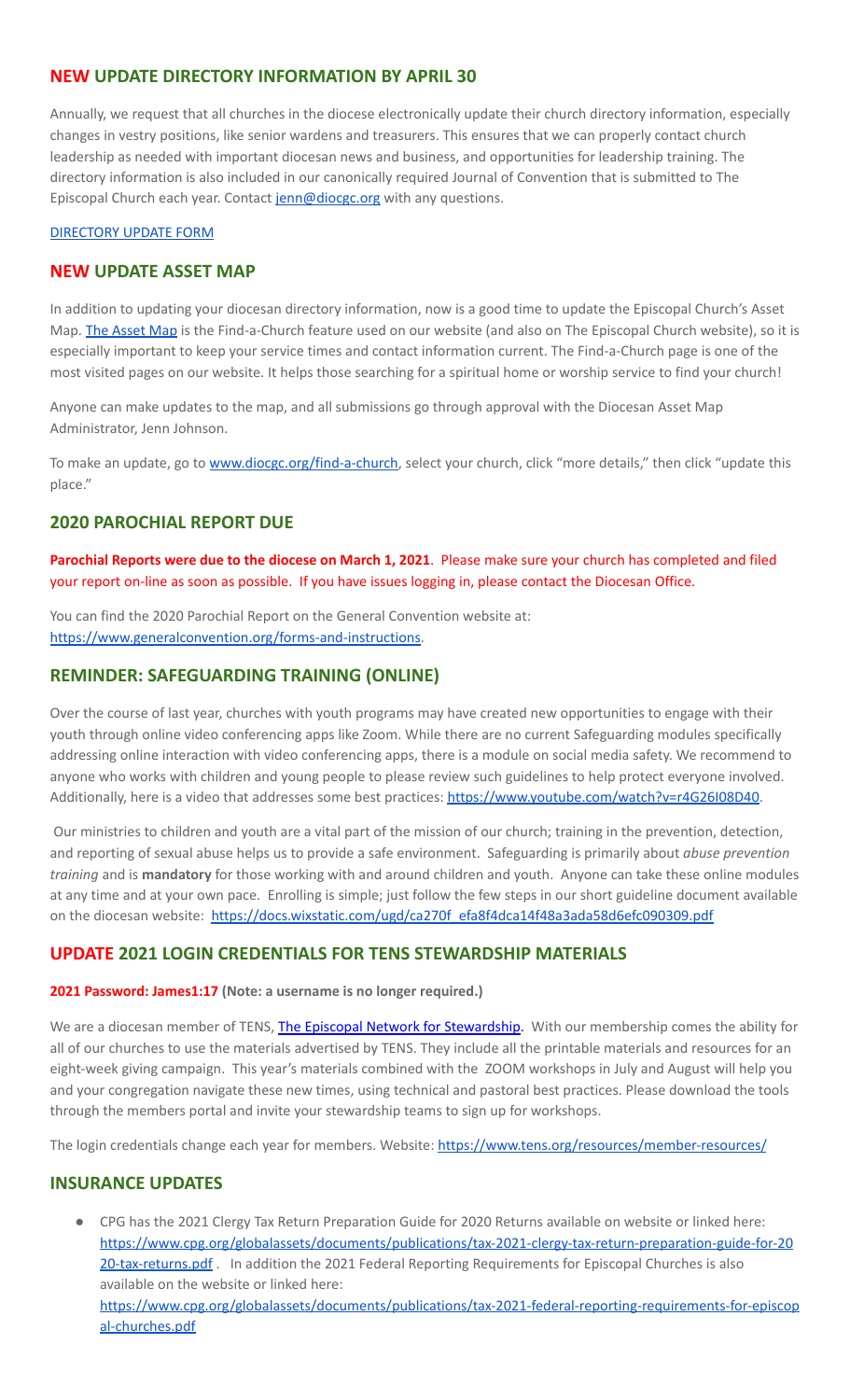- Please visit our website for additional insurance info:
	- <https://www.diocgc.org/congregational-resources>
	- Risk Management & Insurance Basics for Religious Organizations [\(recommended\)](https://2f23db9c-81c0-437f-88c1-0d3b99fdb03d.filesusr.com/ugd/ca270f_0fc945a39bad470191c4075c97602c08.pdf)
	- Safety and Insurance Handbook for Churches [\(recommended\)](https://2f23db9c-81c0-437f-88c1-0d3b99fdb03d.filesusr.com/ugd/4525a9_6b89020a60b040f49e2f7feb44b56873.pdf)

#### **MUSIC LICENSING**

If your church offers music during services, it is important to follow all copyright guidelines, which include maintaining a license to perform, broadcast, or print copyrighted music. Review your church's licensing agreements, and be sure to add the streaming option if you are broadcasting services online. Recommended licensing companies include One [License](https://onelicense.net/), Christian Copyright Licensing [International\(](https://us.ccli.com/)CCLI), Christian [Copyright](https://christiancopyrightsolutions.com/) Solutions.

## **CONGREGATIONS IN TRANSITION (as of 4/1/2021)**

| Foley, St. Paul's                                               | Interim in place and profile now online |
|-----------------------------------------------------------------|-----------------------------------------|
| Milton, St. Mary's                                              | Interim in place                        |
| Panama City Beach, Episcopal Churches of (Grace and St. Thomas) | Receiving names                         |
| Troy, St. Mark's                                                | Interviewing                            |
| Andalusia, St. Mary's                                           | Interim in place                        |
| Eufaula, St. James                                              | Receiving names                         |
| Niceville, St. Jude's                                           | Profile developed but not posted        |
|                                                                 |                                         |

For information, please contact:

The Rev. Massey Gentry, Canon to the Ordinary, at [mgfairhope@gmail.com](mailto:mgfairhope@gmail.com) or (251) 459-4169. **Please do not contact the openings directly.**

#### **REMINDERS:**

- Your annual church financial audit is due to the diocesan office by September 1 (per Canons). We fully understand if you are delayed due to COVID closure/distancing difficulties. We ask that you notify Kim or Dwight to provide a status of when you plan to complete your audit. Thank you to those churches that have completed your audit or checked in with us!
- Note that the 2021 Tax Guides will be released shortly (for the 2020 tax year). It will be posted at <https://www.cpg.org/active-clergy/retirement/tax-resources/> Clergy income tax return info from the previous tax year are below: 2020 Clergy Tax Return [Preparation](https://www.cpg.org/linkservid/D998735C-CE21-6189-EB815B133ECD868A/showMeta/0/?label=2020%20Clergy%20Tax%20Return%20Preparation%20Guide%20for%202019%20Tax%20Returns) Guide for 2019 Returns CPG [Supplement](https://www.cpg.org/linkservid/DA0301BC-D8CF-06D3-C4C6BAB106394432/showMeta/0/?label=Supplement%20to%20the%202020%20Clergy%20Tax%20Return%20Preparation%20Guide%20for%202019%20Returns) to the 2020 Clergy Tax Return Preparation Guide

## **LEARN - PRAY - ACT RESOURCES**

As a recommitment to our work of Becoming Beloved Community, the Commission on Racial Justice & Reconciliation gathered resources for us to do this work. You can find the resources at [www.diocgc.org/learn-pray-act.](http://www.diocgcorg/learn-pray-act)

## **COVID-19 RESOURCES**

Please visit [www.diocgc.org/concerning-covid19](http://www.diocgc.org/concerning-covid19) for all updates pertaining to diocesan recommended resources during the COVID-19 pandemic. PPP loan forgiveness rules are still changing so stay tuned!

#### **JOB POSTINGS** Submit a job [posting](https://www.emailmeform.com/builder/form/0cZqC653GdH24p01aWQDfUh)

No postings at this time. Churches in the diocese may submit a posting request for any paid church staff position.

## **CYCLES OF PRAYER FOR DIOCESE AND PRISON MINISTRY**

Congregations are asked to include both our Diocesan Cycle of Prayer and our Prison Ministry Cycle of Prayer in their Prayers of the People, newsletters, and/or bulletins. Both are available at [www.diocgc.org/cycle-of-prayer](http://www.diocgc.org/cycle-of-prayer).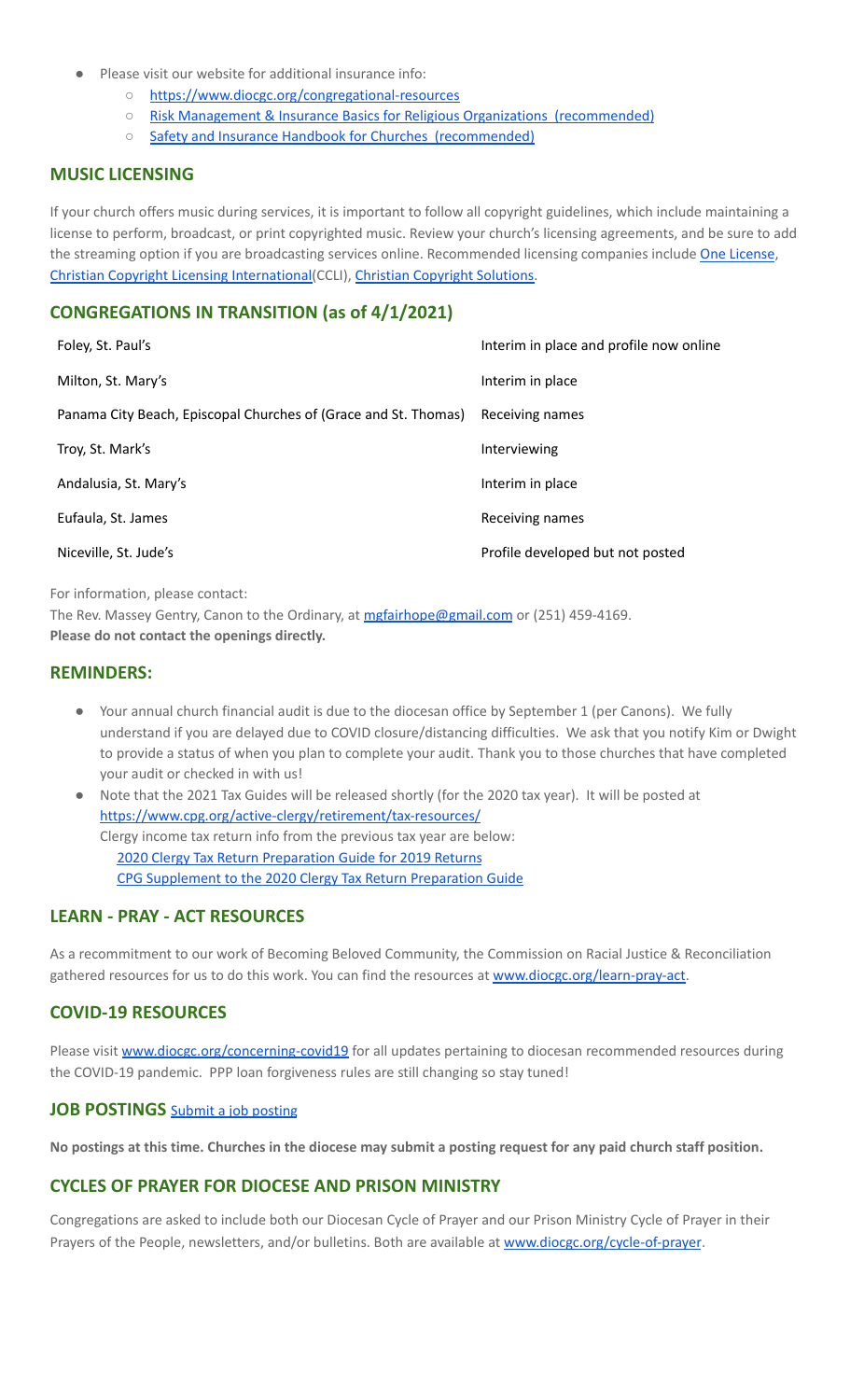## **BOOKMARK THE DIOCESAN CALENDAR**

Stay up-to-date on diocesan events by bookmarking our calendar: [https://www.diocgc.org/calendar-of-events.](https://www.diocgc.org/calendar-of-events)

## **UPCOMING DIOCESAN EVENTS**

| <b>WHAT</b>       | <b>WHEN</b> | <b>WHERE</b>                                                                |
|-------------------|-------------|-----------------------------------------------------------------------------|
| Senior Warden Day | May 15      | HYBRID: In-person at St.<br>Christopher's, Pensacola, or online<br>via Zoom |

## **BISHOP RUSSELL'S SCHEDULE**

| <b>WHAT</b>                                    | <b>WHEN</b> | <b>WHERE</b>                    |  |
|------------------------------------------------|-------------|---------------------------------|--|
| Maundy Thursday service                        | Apr 1       | Trinity, Apalachicola           |  |
| Good Friday                                    | Apr 2       | Office Closed 1/2 Day           |  |
| St. Mark's, Troy Confirmation & Baptism class  | Apr 3       | <b>ZOOM</b>                     |  |
| <b>Easter Visitation</b>                       | Apr 4       | St. Mark's, Troy                |  |
| Easter Monday                                  | Apr 5       | Office Closed                   |  |
| Ministry of the Baptized Cohort meeting        | Apr 8       | <b>ZOOM</b>                     |  |
| Visitation & New Ministry [Will Lowry]         | Apr 11      | Holy Spirit, Gulf Shores        |  |
| Province IV Bishops meeting                    | Apr 13      | <b>ZOOM</b>                     |  |
| Racial Reconciliation Team meeting             | Apr 15      | <b>ZOOM</b>                     |  |
| Priesthood Ordination [Bob Donnell]            | Apr 17      | All Saint, Mobile               |  |
| Visitation                                     | Apr 18 am   | Christ Church Cathedral, Mobile |  |
| Worship in the Woods                           | Apr 18 pm   | Brewton, Alabama                |  |
| Peril, Pestilence & Promise lecture series     | Apr 19 - 20 | Webinar                         |  |
| Transitional Deacon Ordination [Ansley Walker] | Apr 24      | St. Simon's, Fort Walton Beach  |  |
| Visitation                                     | Apr 25      | Christ Church, Pensacola        |  |

## **COMMUNICATIONS QUICK LINKS**

Submit an article for [publication](http://www.emailmeform.com/builder/form/XqOP984Ae60c8m6ynr) Submit a [church/community](http://www.emailmeform.com/builder/form/eOM4Bb6VTb78y20Wrapf8) event Submit a job [posting](https://www.emailmeform.com/builder/form/0cZqC653GdH24p01aWQDfUh)